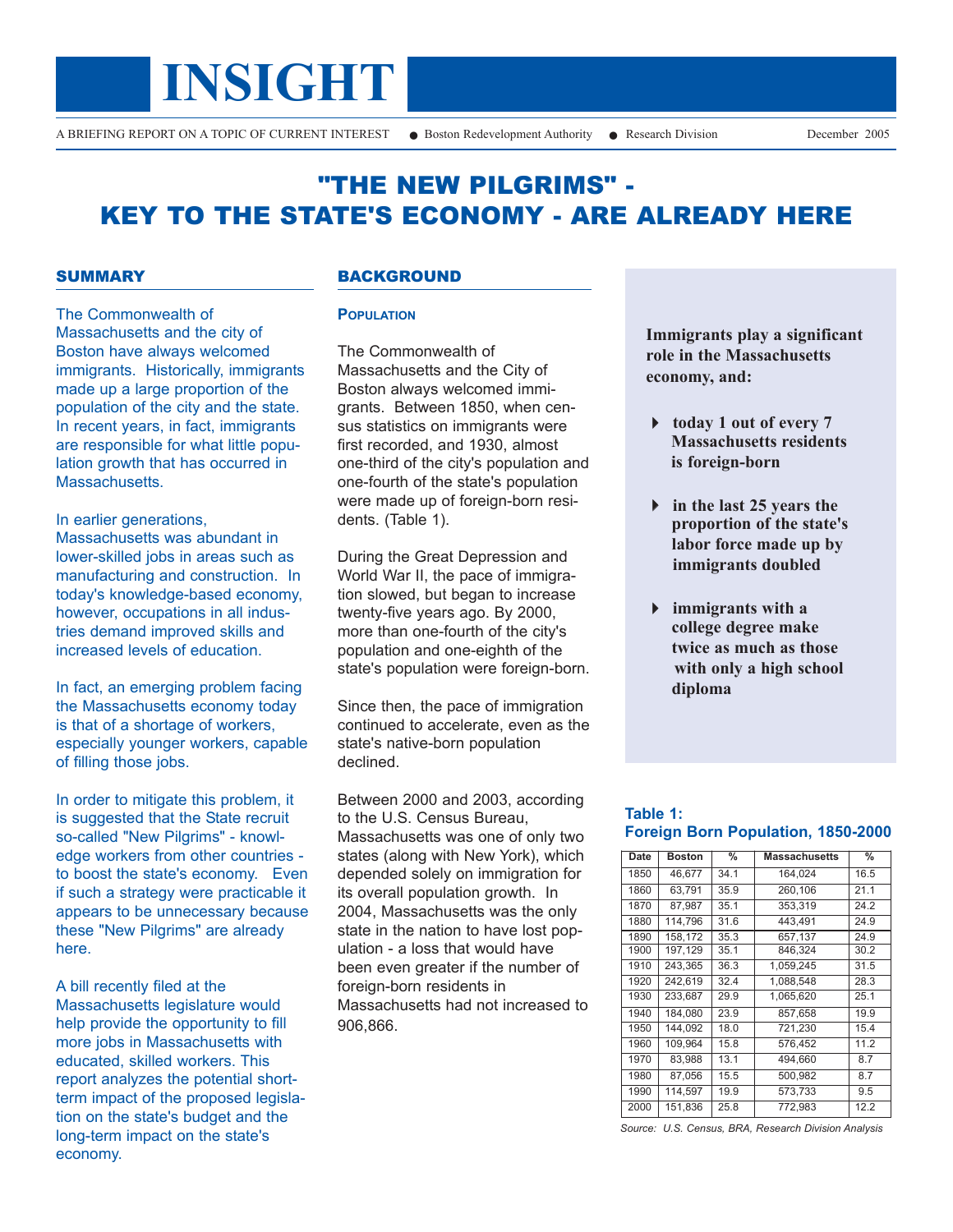#### **WORKFORCE**

Population growth is crucial for economic growth. New business formation and business expansion depends on a reliable supply of labor. In recent years, the Massachusetts labor supply is increasingly made up of foreignborn residents.

Table 2 shows that between 1980 and 1990, immigrants accounted for 35% of the growth in the state's labor force. During the last decade, this contribution increased to 223% of the state's labor force growth. Finally, in the last three years, immigrants accounted for 62% of the state's labor force growth.

Overall, since 1980, the share of immigrants in the state's labor force almost doubled increasing from 8.8% to 17.0%, in 2003.

#### **EDUCATION**

Today economic growth demands not only additional workers but workers with improved skills and increased levels of education. Indeed, one of the emerging problems for the Massachusetts economy is that of a shortage of skilled and educated workers - especially young adults - capable of filling those new jobs.

While immigrants in earlier generations found jobs in Massachusetts in lower-skilled industries like construction and manufacturing, today's jobs - particularly in health care, technology, financial and professional services - require greater levels of skills and education.

Today's immigrants in

Massachusetts - like those of earlier generations - usually lack that kind of background. Figure 1 shows that immigrants in Massachusetts are three times more likely to lack a high school diploma (29.1%) as native-born residents of the state (7.9%). A lower percentage of immigrants (22.2%) had a high school

#### **Table 2: Growth in the Resident Civilian Labor Force of Massachusetts, 1980-2003**

| <b>Period</b> | Growth in<br><b>Labor Force</b> | <b>New Immigrants</b><br>in Labor Force | % Contribution by<br>Immigrants to<br><b>Labor Force Growth</b> |
|---------------|---------------------------------|-----------------------------------------|-----------------------------------------------------------------|
| 1980-1990     | 429,600                         | 151.000                                 | 35%                                                             |
| 1990-2000     | 80,672                          | 179,960                                 | 223%                                                            |
| 2000-2003     | 103,000                         | 63.646                                  | 62%                                                             |

Source: MassINC. (2005). The Changing Face of Massachusetts. Boston: Author.

diploma or GED in comparison to the native-born residents (25.6%), and only 15.2% of immigrants held a bachelor's degree, in comparison to 23.0% of native-born residents.

If the Massachusetts economy is to rely on immigrants for its labor growth, and if today's economy requires a more educated workforce, it is suggested that the state recruit so-called "New Pilgrims" highly skilled and educated workers from other countries - to boost the state's economy. Even if such a strategy were practicable, it appears to be unnecessary. Massachusetts already possesses a labor force of young immigrant residents, acculturated and committed to the state, ready and willing to fill those jobs and lacking only the opportunity to increase their skills and further their education.

#### **IMMIGRATION POLICY AND EDUCATION**

Setting immigration policy is the responsibility of the federal government. As in other areas, the policy addressing education for immigrants is somewhat ambiguous. On the one hand, federal courts have ruled that the immigration status of parents should not prevent a child from receiving a government supported public education through grade twelve. On the other hand, federal law prohibits college students who are illegal immigrants from receiving government financial aid. States are free, however, to set their own policies regarding eligibility for in-state tuition rates.

#### **Figure 1: Educational Attainment of the Adult Population in Massachusetts, 2000**



Source: MassINC. (2005). The Changing Face of Massachusetts. Boston: Author.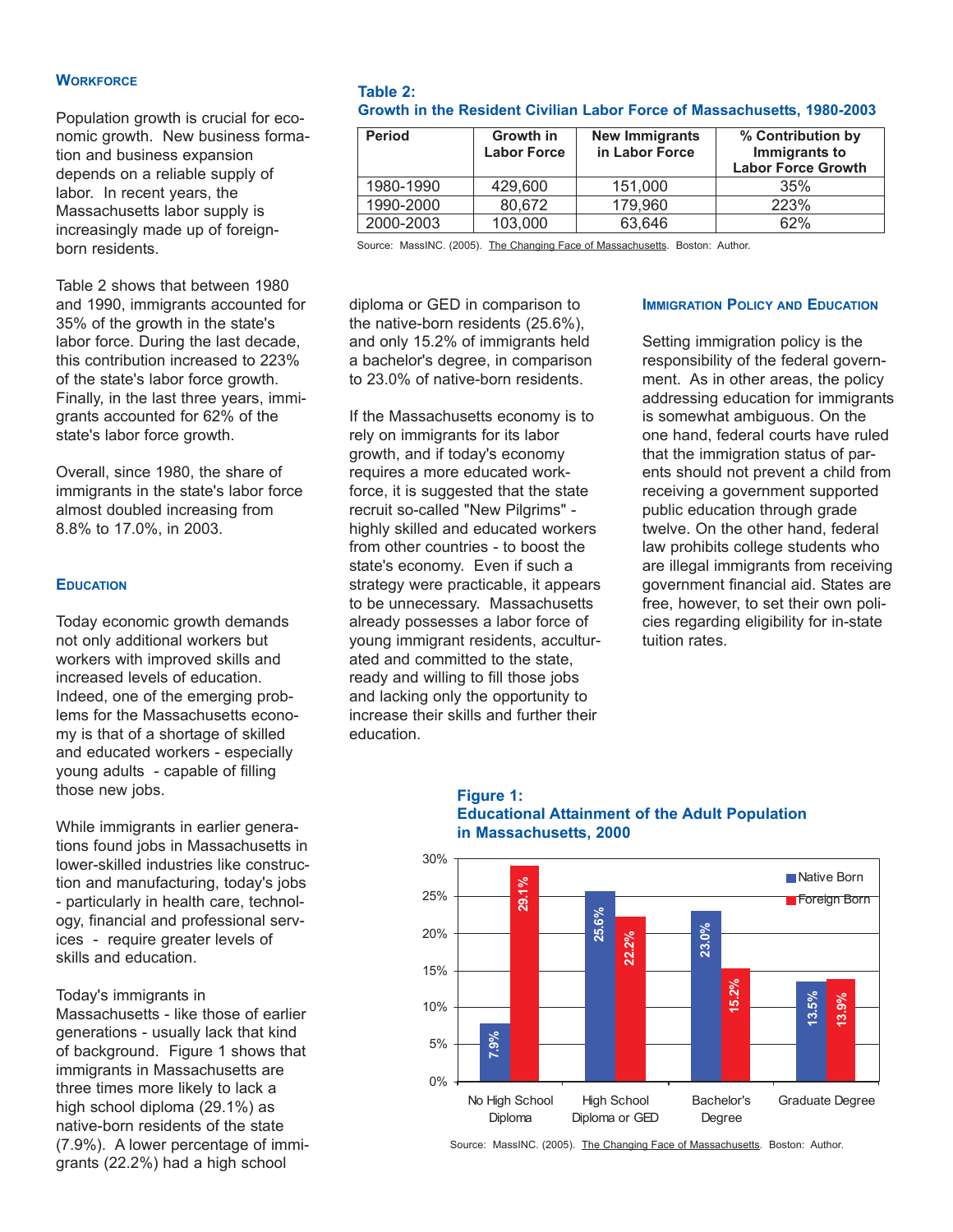## PROPOSED IN-STATE TUITION LEGISLATION

A bill currently before the Massachusetts legislature would increase access to higher education for the children of undocumented immigrants living in Massachusetts by allowing them to attend the state's public colleges at in-state, rather than out-of-state, tuition rates.

The students would qualify for the instate tuition rate only if they:

- $\triangleright$  have been residents of Massachusetts for at least three years;
- $\triangleright$  have received a high school diploma or equivalency degree;
- $\triangleright$  submit an affidavit stating that they have applied for legal permanent resident status or will apply as soon as they are eligible.

The proposed bill is similar to legislation already passed in nine other states - some of them with much larger populations of undocumented immigrants - including California, New York, and Texas.

Proponents of the bill before the Massachusetts legislature argue that it would promote opportunity. Opponents argue that it would cost the state money and reward violators of immigration laws. An analysis of the data suggests that the legislation would actually generate increased revenue for the state and increase compliance with immigration laws.

### COSTS AND BENEFITS OF PROPOSED LEGISLATION

#### **NUMBER OF PROSPECTIVE STUDENTS**

In order to accurately calculate the financial impact of the proposed legislation on the state, it is necessary both to estimate the number of immigrant students who might take advantage of attending Massachusetts public colleges if they are allowed to pay in-state tuition rates and to estimate in which of the state's colleges they might enroll.

An immigrant advocacy organization estimates that approximately 400 students might be expected to take advantage of the opportunity to attend state colleges if they were allowed to pay tuition at the in-state rate. Based on a recent Boston Globe survey and data from the Urban Land Institute, for some states where similar legislation has already been enacted, this figure may be high.

Omitting Texas, where residents of Mexico are allowed to attend state colleges at the in-state tuition rate, the survey shows that in California, with an estimated 2.4 million undocumented immigrants, only 357 of them had enrolled in its state colleges three years after that state's law went into effect. The remaining states follow suit: Kansas with an estimated population of undocumented immigrants of between 50 and 75,000 reported 221 students; New Mexico with the same estimated population of undocumented immigrants as Kansas, reported 41 students, a year after its law went into effect; Utah with a population of between 75 and 100,000 had 22 students enrolled; and Washington with an estimated population between 175 and 200,000 undocumented immigrants, reported only 27 students enrolled.

If the same proportions are applied to Massachusetts with an estimated population of between 100 and 175,000 undocumented immigrants, 400 prospective students significantly overestimates enrollment.

## **ESTIMATED TOTAL COST**

Based on this overestimated enrollment, state officials predicted that the proposed legislation would cost the state \$15 million in lost revenue (the difference between the total instate and out-of-state tuition payments). This figure also seems too high.

First, it assumes that all 400 students would attend Massachusetts state colleges even if they were

required to pay the out-of-state rates. Data suggests, however, that only a small proportion of immigrant families in Massachusetts could afford to pay out-of-state tuition rates, which are three to five times higher than those charged for residents of the state. For example, according to MassINC, of all adult immigrants in Massachusetts, only 38% had achieved a middle-class standard of living compared to 59% of nativeborn residents.

If we assume that only a small portion would attend school at the outof-state rates, a case could be made that the proposed legislation would actually increase revenue to the state, since it would attract students who might otherwise not have been able to attend college at all.

A second reason that the total cost estimate seems inflated is that it assumes that almost all of the prospective students would attend the University of Massachusetts, where the tuition is highest and the difference between in-state and outof-state rates is greatest. This is an unlikely scenario.

Realistically, for reasons of cost, location, and curriculum - immigrant students, like their fellow graduates of other high schools across the state, would attend a variety of the state's public colleges. In 2003, for example, almost half (44.3%) of Boston public school graduates who continued their education after high school attended one of the Massachusetts public colleges. Less than one-third (32.1%) attended the University of Massachusetts. More than half (55.4%) attended a community college and one in every eight (12.5%) attended state colleges, where tuition rates are much lower.

Table 3 lists some of Massachusetts' public colleges, their in-state and out-of-state tuition rates, and the differences between them. It shows that the costs - and the differences between in-state and out-of-state rates - varies widely from school to school.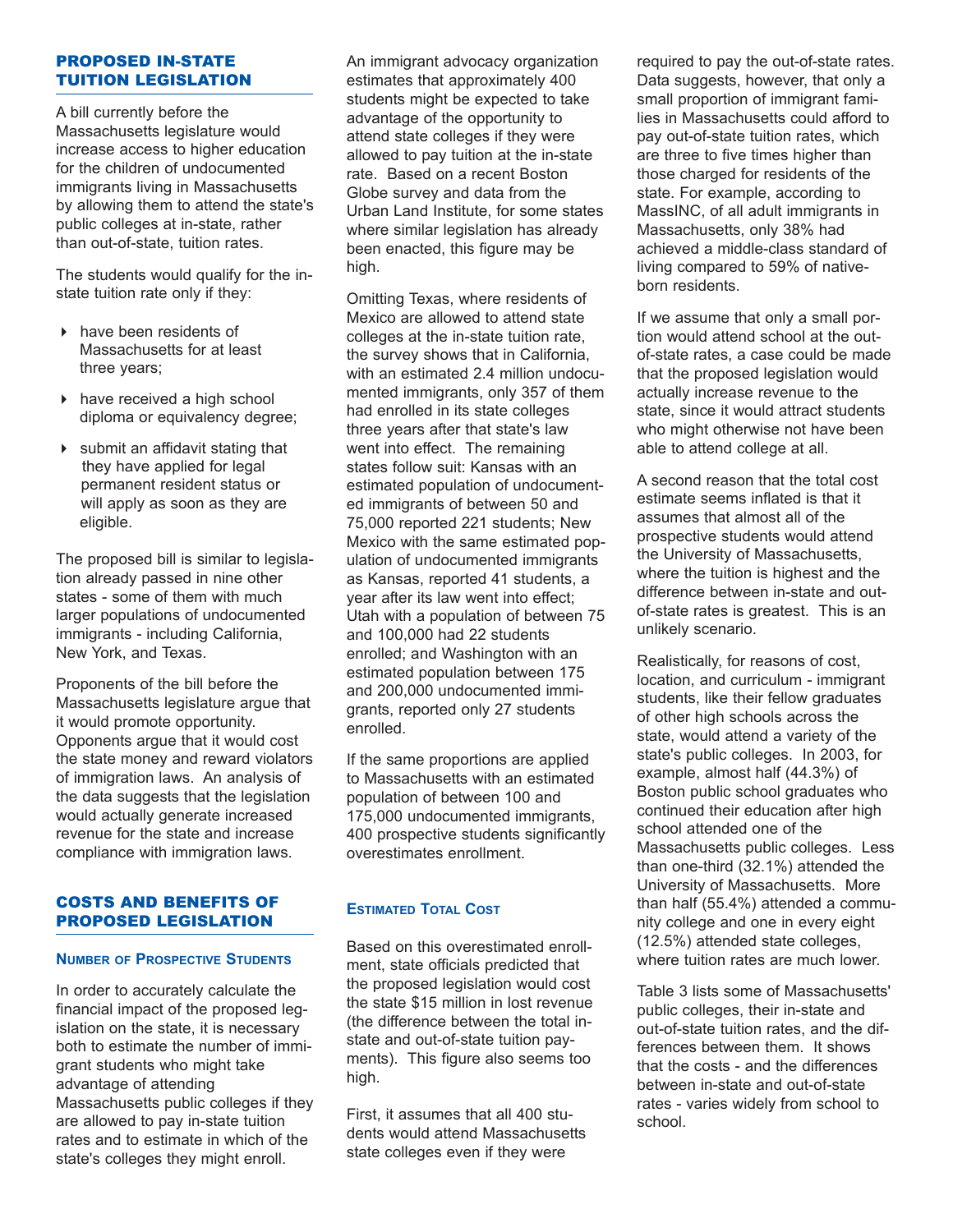If the estimated 400 prospective immigrant students chose state colleges - and then went on to obtain four-year degrees - in those same proportions as do Boston public school graduates - the total "cost" to the state in terms of the difference between in-state and out-of-state tuition payments would be \$10.2 million, much less than the \$15 million figure that has been suggested.

## UNIT COST - A MORE ACCURATE MEASURE

Given the difficulty of estimating the number of prospective students and of predicting which colleges they would attend, a more accurate way to measure the "cost" of the proposed legislation is to approach it on a unit-cost basis - by calculating a weighted average cost for the "average immigrant student" to proceed toward a four-year degree at an "average Massachusetts public college."

Using the aforementioned choices exhibited by Boston public school graduates, the estimated "unit cost" to the state (in terms of the difference between in-state and out-ofstate tuition) would be \$6,381 per student annually.

## **ECONOMIC BENEFITS**

Education is generally considered to be a wise investment - not only for parents and for children, but for government and employers.

Just as a unit cost can be assigned to each student so can a unit economic benefit from a college degree. In this case, it appears that the annual unit cost of \$6,381 per student yields a healthy return. This return comes in the form of increased taxes generated by each additional immigrant who graduates from college.

Figure 2 shows that the income of immigrant workers - like that of native-born workers - increases greatly according to educational attainment level. In 1999,

#### **Table 3: Differences Between In-State and Out-State Tuition Rates at Various Massachusetts State Colleges**

| <b>School</b>                        | % of BPS<br><b>Graduates</b> | <b>In-State</b> | Out-of-State | <b>Difference</b> |
|--------------------------------------|------------------------------|-----------------|--------------|-------------------|
| <b>Bunker Hill Community College</b> | 55.4                         | \$1,200         | \$3,672      | \$2,472           |
| <b>Fitchburg State</b>               | 12.5                         | \$2.501         | \$5.541      | \$3,040           |
| UMass/Amherst                        | 32.1                         | \$9.560         | \$18,006     | \$8,446           |
| Average                              |                              | \$4.046         | \$8.507      | \$4,461           |

Source: BRA, Research Division Analysis.

Massachusetts immigrant workers with a college degree earned (\$40,179), nearly twice as much as those with just a high school diploma (\$20,216). Brought forward and adiusted for inflation, the immigrant with a college degree would earn \$48,991 in 2005 compared to the \$24,650 earned by an immigrant with only a high school diploma - a \$24,341 earnings gap.

Income, sales, and even corporate taxes paid to the state increase as the income of each worker rises. Thus, the average immigrant worker with a college degree generates \$1,527 in additional annual taxes. That means they would repay each year of the \$6,381 in-state tuition "discount" in just 4-plus years - and by the end of their 40-year working career would repay the state's investment more than two times over.

The state's economy benefits even more from the proposed legislation. As an individual's income rises, not only does the amount the income taxes paid increase, but so does that individual's contribution to the economy due to increased productivity. Over the average 40-year working life, the immigrant college graduate would earn almost an additional one million. The highest earnings promote an increased gross state product, which in turn leads to higher sales and business taxes.

#### **NON-ECONOMIC BENEFITS**

The Commonwealth benefits from the proposed legislation in other, non-economic ways, such as the social benefit of increased opportunity, individual initiative, civic involvement and, particularly, increased citizenship.

## **Figure 2: Average Annual Earnings of Immigrants (20-64 Years Old) in Massachusetts by Educational Attainment, 1999**



Source: MassINC. (2005). The Changing Face of Massachusetts. Boston: Author.